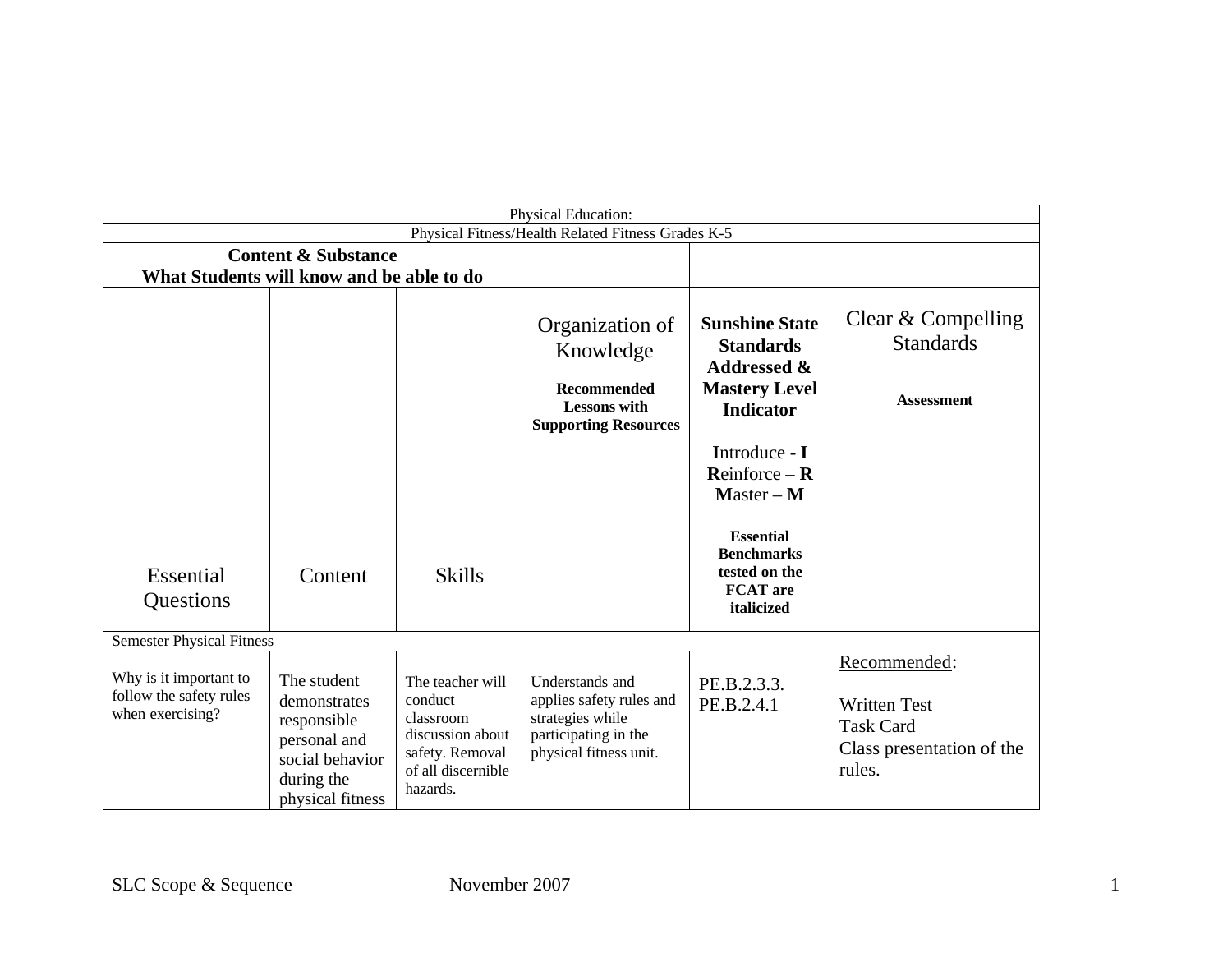|                                                                | unit.                                                                                                      | Follow direction<br>and do the<br>exercise<br>properly.                                   |                                                                                                                                                                                     |                            |                                                                                                     |
|----------------------------------------------------------------|------------------------------------------------------------------------------------------------------------|-------------------------------------------------------------------------------------------|-------------------------------------------------------------------------------------------------------------------------------------------------------------------------------------|----------------------------|-----------------------------------------------------------------------------------------------------|
| Why is it important to<br>lead a physical active<br>lifestyle? | The student<br>analyzes the<br>benefits of<br>regular<br>participation in<br>physical<br>activity.         | The student<br>knows the<br>potential<br>fitness<br>benefits of<br>various<br>activities. | Achievement of the<br>benchmark may be<br>demonstrated when<br>the student is able to<br>discuss the types of<br>physical activity that<br>improve their<br>personal fitness level. | PE.A.3.3.1.<br>PE.A.3.3.2. | <b>Physical Fitness Test</b><br><b>Health Related Fitness</b><br>Test<br><b>County Fitness Test</b> |
| What are the three<br>training principles?                     | The student<br>will be<br>introduced to<br>the:<br>Principles of<br>Overload<br>Progression<br>Specificity | The student<br>knows the<br>potential<br>benefits of<br>various<br>activities.            | Introduce the<br>students to the<br>Principles of<br>Overload,<br>Progression and<br>Specificity.                                                                                   | PE.A.3.3.1                 | <b>Written Test</b><br><b>Task Card</b>                                                             |
| How will you pursue a<br>physically active<br>lifestyle?       | The student<br>knows what<br>community<br>resources related<br>to fitness is<br>available.                 | The teacher<br>orients the<br>students to<br>community                                    | Achievement of the<br>benchmark may be<br>determined when<br>the students<br>completes an<br>activity log.                                                                          | PE.A.3.3.3.                | <b>Activity Log</b><br>Student survey.                                                              |